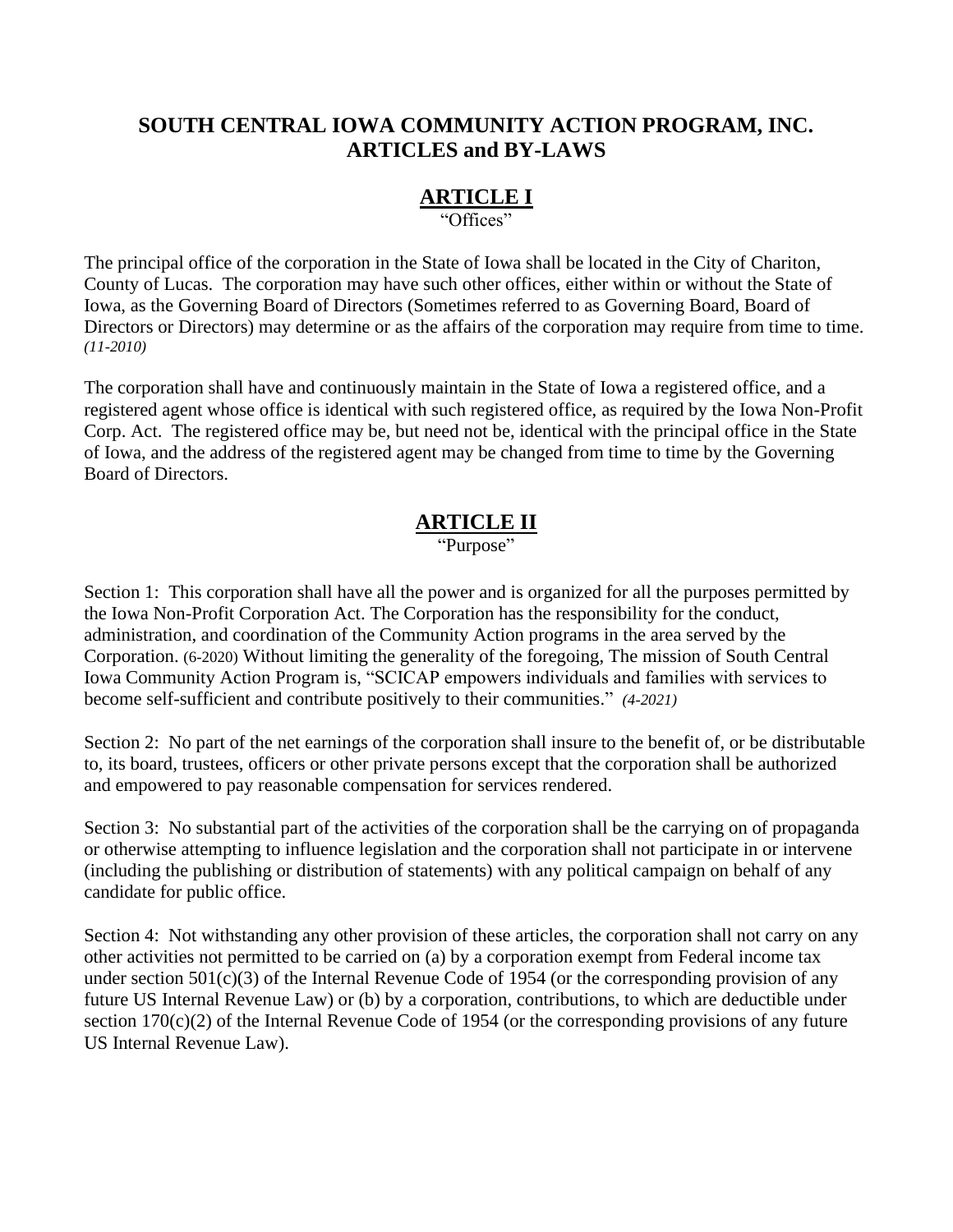# **ARTICLE III**

"Meetings"

Section 1: ANNUAL MEETING The annual meeting of the Board of Directors shall be held in July at such time and place as shall be stated in the notice of said annual meeting. Notice of annual meeting shall be given to all Directors by ordinary mail or electronically at least five (5) days prior to the meeting.

Section 2: REGULAR MEETINGS Regular meetings will be held a minimum of four (4) times (6-2020) during the corporation's fiscal year. Notice will be provided by mail or electronically, of meeting, time, place, date and agenda. Any Director may attend the regular board meetings using technology (such as conference call or video conferencing, ZOOM) when not able to be physically present. (6-2020)

Section 3: SPECIAL MEETINGS Special meetings of the Board of Directors may be called by or at the request of the President or any two (2) Directors. The person or persons authorized to call special meetings of the board may fix any place, within the five-county area of the State of Iowa, as the place for holding any special meeting of the board called by them. Special meetings may be held using technology (such as a conference call) where Directors are not physically present. Notice of special meetings shall include matters to be discussed at the meeting and shall be mailed (traditional or electronic mail as appropriate) at least (3) days prior to the meeting. The notice will state time, date and place of meeting and include the agenda of the meeting.

Section 4: QUORUM A majority of the Board of Directors shall constitute a quorum for the transaction of business at any meeting of the board; but if less than a majority of the Directors are present at said meeting, a majority of the directors present may adjourn the meeting from time to time without further notice. Directors participating through technological means (such as conference call or ZOOM) shall be considered as in attendance.

Section 5: MANNER OF ACTING

- (a) Upholding Code of Ethics; Board of Directors will abide by and agree to the Ethics Policy established by the board. Any and all ethical concerns will be immediately identified and addressed by the board. (6-2020)
- (b) Board meetings will be guided by Robert's Rules of Order;
- (c) The act of the majority of the Directors at a meeting at which a quorum is present shall be the act of the Board of Directors. Each Director shall have one vote and there shall be no voting by proxy.

Section 6: VACANCIES Any vacancy occurring in the Board of Directors and any directorship to be filled by reason of an increase in the number of directors, shall be filled in the same way they were filled originally as outlined in Article V, Section 7. A Director elected to fill a vacancy shall be elected for the unexpired term of his/her predecessor in office.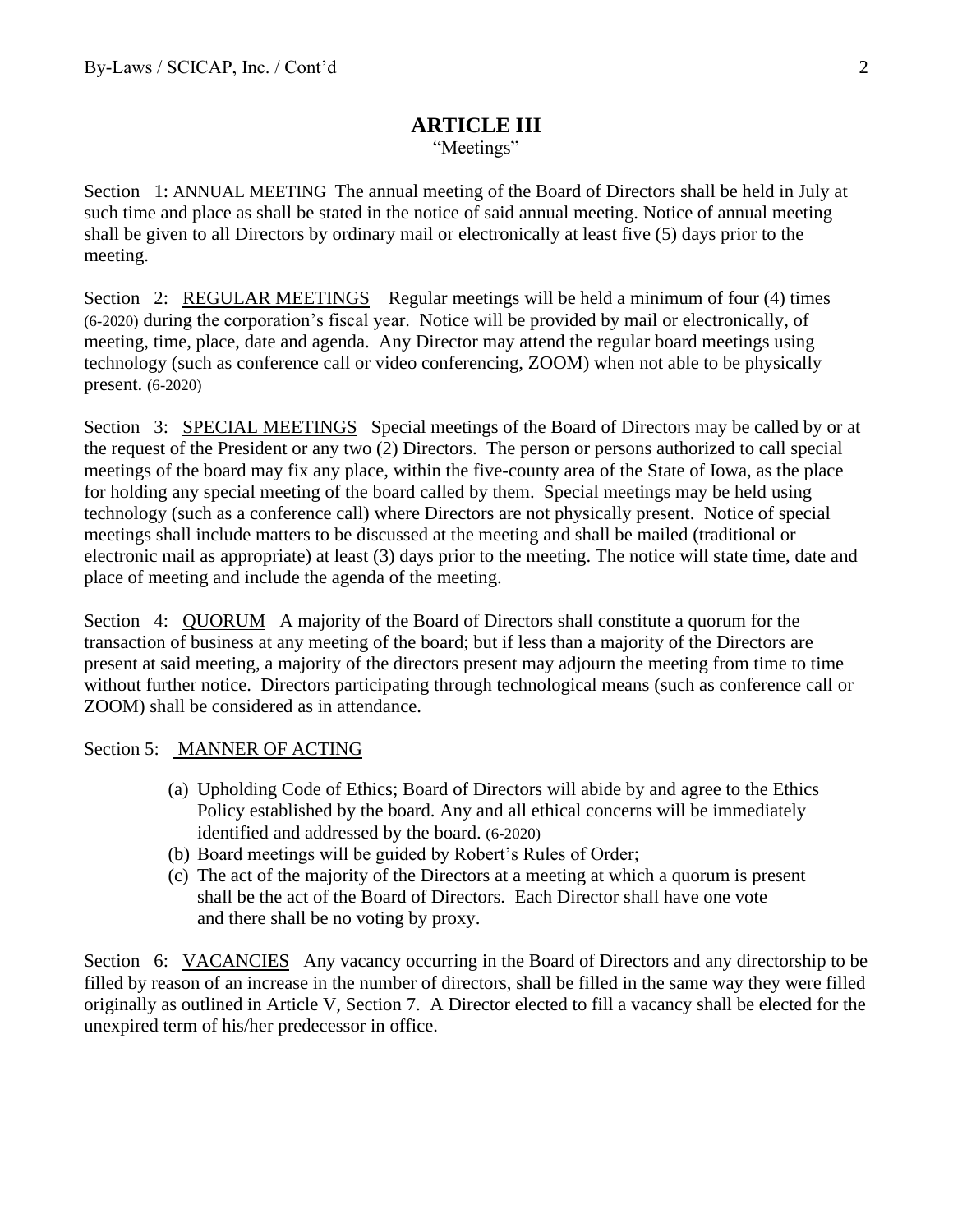Section 7: NON-ATTENDANCE – VACANCY Any Board of Director except elected officials shall be deemed to have submitted his/her resignation from the board if he/she does not attend three (3) or more consecutive regular meetings of such board.

Section 8: COMPENSATION Directors shall not receive any compensation for their services or reimbursement for expenses, except the low-income sector may be reimbursed for actual expenses.

### **ARTICLE IV**

"Board of Directors"

The corporation shall have no members. (6-2020)

Section 1: CLASSES OF DIRECTORS The corporation shall have one class of Directors. The designation of such class and the qualifications and rights of the Directors of such class shall be as follows:

(a) The class of Directors shall be designated as regular Directors, comprised of the general public and must reside within the five-county area.

Section 2: VOTING RIGHTS Each Director shall be entitled to one vote on each matter submitted to the vote of the Directors.

Section 3: TERMINATION OF DIRECTORSHIP The Board of Directors, by affirmative vote of two-thirds (2/3) of all the Directors of the Board, may suspend or expel a Board Director for cause after an appropriate hearing, and may, by a majority vote of those present at any regularly constituted meeting, terminate any Board Director who becomes ineligible.

Section 4: RESIGNATION Any Director may resign by filing a written resignation with the Secretary.

Section 5: RE-INSTATEMENT Upon written request signed by a former Director and filed with the Secretary, the Board of Directors may, by the affirmative vote of two-thirds (2/3) of the Directors of the Board, re-instate such former Director to the board on such terms as the Board of Directors may deem appropriate.

Section 6: TRANSFER Directorship in this corporation is not transferable or assignable.

Section 7: NUMBER, TENURE, QUALIFICATIONS AND COMPOSITION OF THE BOARD OF DIRECTORS The number of directors shall be fifteen (15). The Board composition shall be as follows:

- (a) One-third (1/3) shall be persons who are currently on the board of supervisors or city council or designees of such persons.
- (b) One-third shall be persons representative of the low-income chosen in accordance with democratic selection procedures and residing in the county they will be representing. *(adopted 8-06)*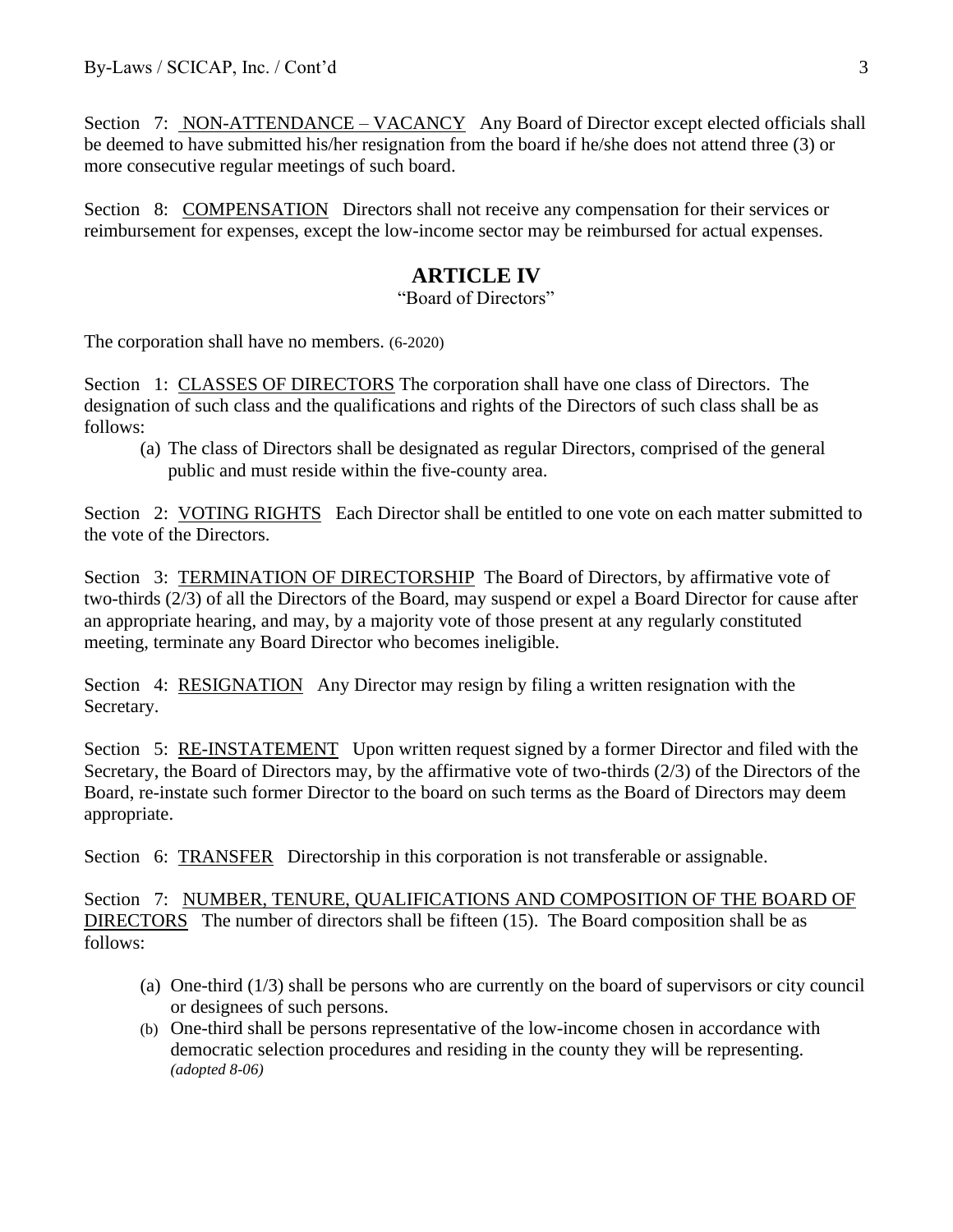(c) One-third shall be persons who are members or representatives of businesses, industry, labor, religious, welfare and educational organizations or other major interest groups. These persons shall be seated every three years upon majority vote of the board.

Section 8: GENERAL POWERS The affairs of the corporation shall be managed by its Board of Directors.

The Board has the authority to enter into legally binding agreements with Federal, State or local agencies, or with private funding organizations for the purpose of running programs or providing services. It shall also have the responsibility of issuing an annual report concerning the activities of the corporation. Each Board of Director shall be entitled to one vote on all matters before the Board.

In addition to its above general corporate powers, the board also possesses the following specific powers and responsibilities:

- A. To appoint and discharge the Executive Director of the agency;
- B. To appoint and discharge the Equal Opportunity Officer;
- C. To determine the overall program plans and priorities for the agency, including provisions for evaluating program plans against performance;
- D. To determine major personnel, organizational, fiscal and program policies;
- E. To make final approval of all programs and budgets;
- F. To enforce compliance with all grants;
- G. To oversee the extent and quality of the participation of the low-income in programs of the agency;
- H. To determine policies, rules and procedures for the governing of the board;
- I. To select the officers and the Executive Committee of the Governing Board;
- J. Each new Board of Director will document by signature and date that he/she received the board orientation packet and a copy of the by-laws. Board orientation will be completed within six (6) months of appointment;
- K. Each Director will receive a copy of the by-laws every two (2) years.

All Board of Directors selected to represent a specific geographic area within the community must reside in the area represented.

Additional Head Start Requirements The Improving Head Start for School Readiness Act of 2007 requires the following:

1. Fiscal Management or Accounting Background At least one of the Board of Directors within the board structure described above shall have a financial background and expertise in fiscal management or accounting.

2. Early Childhood Education and Development Background At least one of the Board of Directors within the board structure described above shall have a background in early childhood. 3. Licensed Attorney At least one of the Board of Directors within the board structure described above shall be a licensed attorney familiar with the issues that come before the corporation.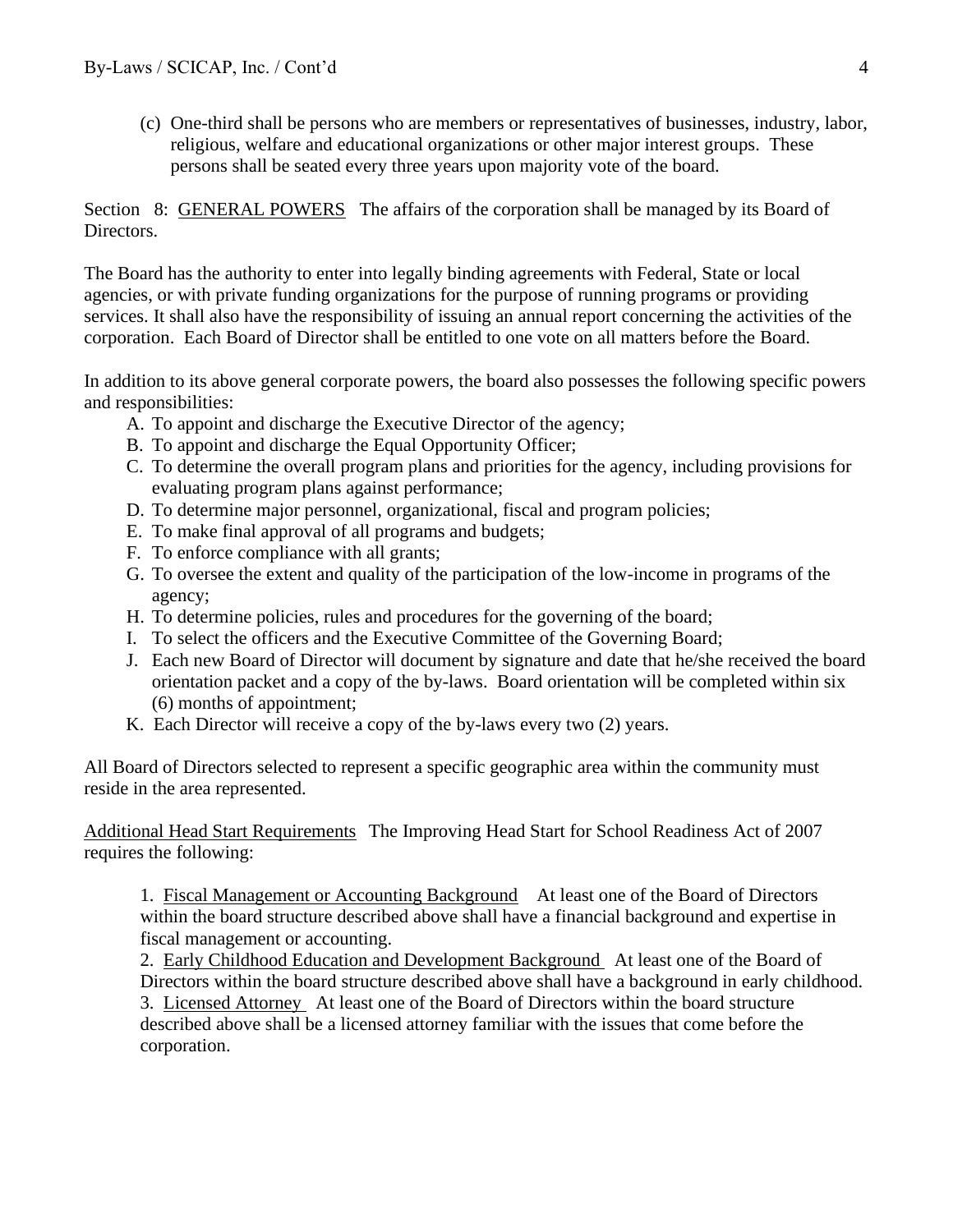If a person described is not available to serve on the Board of Directors, the Board of Directors shall use a consultant or another individual with relevant expertise with the qualifications described in such subsection who shall work directly with the Board of Directors in an advisory capacity. Such consultants shall not have any voting power or other powers reserved for the Board of Directors.

### **ARTICLE V**

#### "Officers"

Section 1: OFFICERS The officers of the corporation shall be: President (also referred to as Chairperson), First Vice-President (also referred to as First Vice-Chairperson), Second Vice-President (also referred to as Second Vice-Chairperson), Secretary and Treasurer.

Section 2: ELECTION AND TERM OF OFFICE The officers of the corporation shall be elected annually by the Board of Directors at the regular annual meeting of the Board of Directors. If the election of officers shall not be held at such meeting, such election shall be held as soon thereafter as conveniently may be. Each officer shall hold office until his/her successor shall have been duly elected and shall have qualified.

Section 3: REMOVAL Any officer, elected or appointed by the Board of Directors, may be removed by the Board of Directors whenever good cause is shown after a hearing and upon concurrency by a majority vote of the Board of Directors.

Section 4: VACANCIES A vacancy in any office because of death, resignation, removal, disqualification or otherwise may be filled by the Board of Directors for the unexpired portion of the term. To fill a vacancy, the procedure shall be as follows:

- A. Public Officials: If the vacancy is in this category, the Board of Directors shall inform the Chairperson of the County Board of Supervisors from which the Board Director was appointed requesting a new appointment.
- B. Representatives of Low-Income Clients: If the vacancy is in this category, a democratic selection process shall be conducted.
- C. Representative of Community Groups and Organizations: If the vacancy is in this category, the board shall select a representative to fill the vacancy.

Section 5: PRESIDENT The president shall be the principal executive officer of the corporation and shall in general supervise and control all the business and affairs of the corporation. He/she shall preside at all meetings of the Board of Directors. He/she may sign, with the Secretary or any other proper officer of the corporation authorized by the Board of Directors, any contracts or other instruments which the Board of Directors have authorized to be executed, except in cases where the signing and execution thereof shall be expressly delegated by the Board of Directors or by these by-laws or by statute to some other officer or agent of the corporation and in general he/she shall perform all duties incident to the office of President and such other duties as may be prescribed by the Board of Directors from time-totime.

Section 6: FIRST VICE-PRESIDENT In the absence of the President or in the event of his/her inability or refusal to act, the First Vice-President shall have all powers of and be subject to all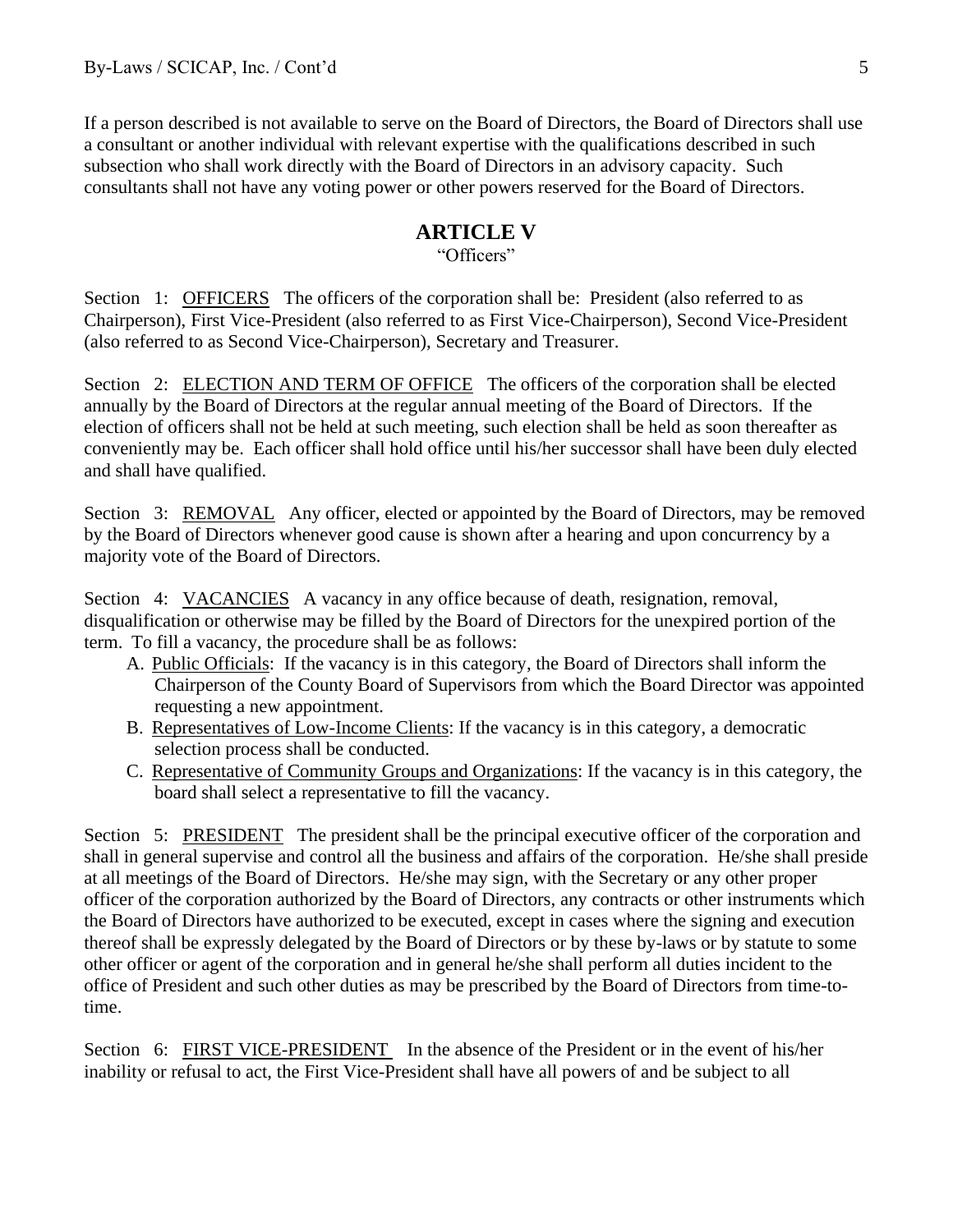restrictions upon the President. Any Vice-President shall perform such other duties as from time-to-time may be assigned to him by the President or the Board of Directors.

Section 7: SECOND VICE-PRESIDENT The Second Vice-President will serve in the event of the absence of the President and First Vice-President.

Section 8: TREASURER The Treasurer shall be bondable. The Treasurer shall perform all duties incident to the office of Treasurer and such other duties as from time to time may be assigned by the President and/or the Board. *(adopted 11-2006)*

Section 9: SECRETARY The Board may appoint an employee of the agency to act as Secretary. The secretary shall keep the minutes of the meetings of the Board of Directors in one or more books provided for that purpose; see that all notices are duly given in accordance with the provisions of these by-laws or as required by law; be custodian of the corporate records; keep a register of the post office address of each Director which shall be furnished to the Secretary; and in general perform all duties incident to the office of Secretary and such other duties as from time to time may be assigned by the President or by the Board of Directors. *(adopted 11-2006)*

Section 10: EQUAL OPPORTUNITY OFFICER The Board of Directors shall appoint the Equal Opportunity Officer who shall report directly to the Board of Directors on equal opportunity matters, with responsibilities for the Civil Rights Program. The Equal Opportunity Officer shall not be the Executive Director or the Human Resources Director.

Section 11: EXECUTIVE DIRECTOR The Executive Director of the corporation shall manage the day-to-day operations of the corporation. The Executive Director shall be responsible for coordinating the implementation of the corporation's policies and programs and other such duties as the Board of Directors may require. The Executive Director serves at the discretion and pleasure of the Board of Directors. *(adopted 11-2006)*

#### Succession Plan for the Executive Director

In the event of an extended absence of the Executive Director, the following plan shall be enacted.

A. Extended Absence: An extended absence is defined as an absence of more than two weeks, for which little or no advance notice was provided. The Executive Committee, led by the Board President, will implement this plan. The Executive Committee will meet within five working days to deem if it is necessary to name an acting Director. Until such time that the Executive Committee can meet, the Board President shall be the acting Director. The person appointed as acting Director shall have the full authority for decision making and independent action as the regular Executive Director and will report to the Board of Directors. Once a decision has been made regarding the acting Director, the Board President will notify the full Board of Directors and agency staff. A letter signed by the Board President and the acting Director will be sent to all funding sources and others deemed appropriate by the Executive Committee. Upon return of the Executive Director, directors and staff members will be notified by the Board President via email or letter. If the Executive Director is ultimately unable to return to work, the Board of Directors will declare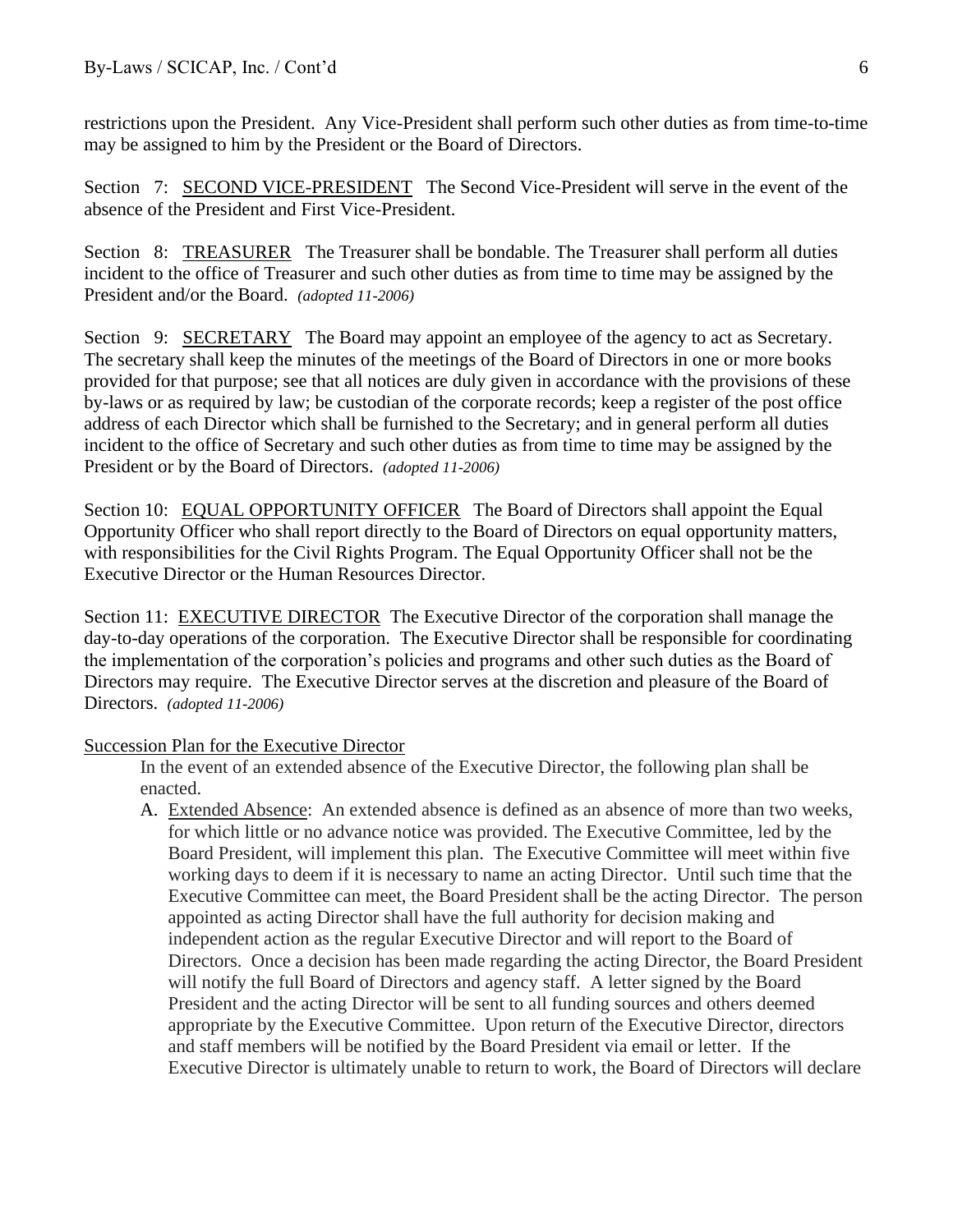the position vacant and will follow the steps outlined below for a replacement of the Executive Director.

- B. Replacement of the Executive Director: A planned replacement is necessary when it has been firmly determined by the Board of Directors that the Executive Director is leaving the position and will not be returning. Once it has been determined the Executive Director will not be returning, the Executive Committee will meet within five days to implement the following plan.
	- 1. Determine if they will serve as the Search and Transition Committee or if they will appoint an ad hoc Search Committee of the Board of Directors.
	- 2. Determine when to notify all banking institutions and have the departing Executive Director's name removed from all accounts.
	- 3. Determine whether keys, passwords, etc. need to be reset.
	- 4. Appoint an acting interim Director (unless the departing Executive Director is staying on as an employee through the hiring date of the new Executive Director).
	- 5. Communicate the replacement plan to all directors and senior leadership staff of the agency.
	- 6. Conduct an exit interview with the Executive Director if he/she is leaving voluntarily.
	- 7. Review the job description and make any necessary changes.
	- 8. Set a salary range for the new Executive Director.
	- 9. Define the search process (timeline, advertising, and budget).
	- 10. Define the hiring process (where applications will be sent, how applicants will be selected for an interview, establish questions for the interview, form the interview team, establish a process for reference and background checks, recommend the candidate to hire to the full Board of Directors).
	- 11. Secure approval of hire from the full Board of Directors and negotiate a contract with the new Executive Director.
	- 12. Set the hire date and notify all directors, staff members and funding sources.

### **ARTICLE VI**

#### "Committees"

Section 1: COMMITTEES OF DIRECTORS The Board of Directors, by resolution adopted by a majority of the Directors in office, may designate and appoint one or more committees, each of which shall consist of two (2) or more Directors, which committees, to the extent provided in said resolution, shall have and exercise the authority of the Board of Directors in the management of the corporation provided, however, that no such committee shall have the authority of the Board of Directors in reference to amending, altering, or repealing the by-laws electing, appointing or removing any Director of any such committee or any Director or officer of the corporation amending the Articles of Incorporation, adopting a plan of merger, or adopting a plan of consolidation with another corporation authorizing the sale, lease, exchange, or mortgage of all or substantially all of the property and assets of the corporation authorizing the voluntary dissolution of the corporation or revoking proceedings therefore adopting a plan for the distribution of the assets of the corporation or amending, altering or repealing any resolution of the Board of Directors which by its terms provide that it shall not be amended, altered, or repealed by such committee. The designation of authority shall not operate to relieve the Board of Directors, or any individual Director, of any responsibility imposed upon it or him/her by law.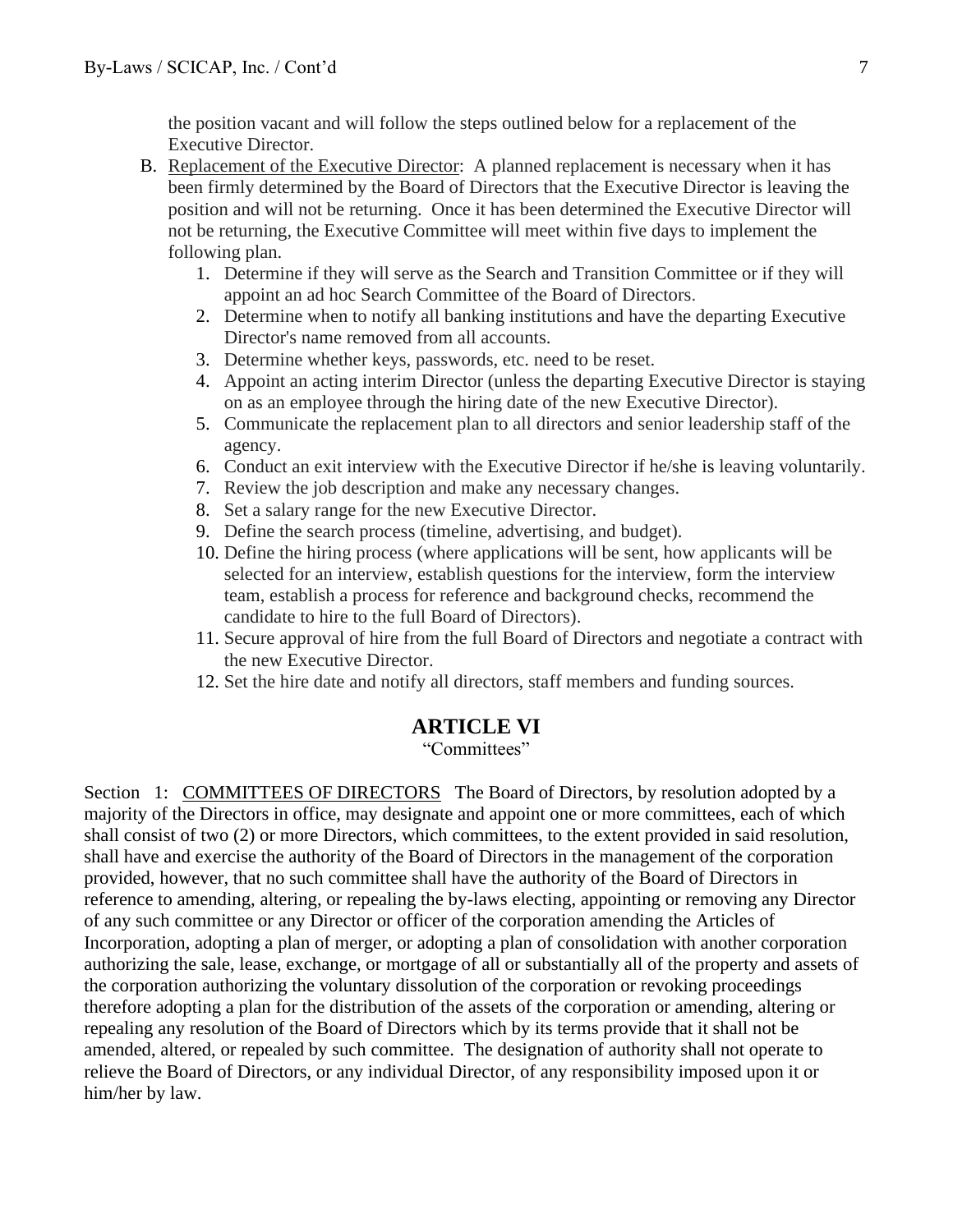Section 2: STANDING COMMITTEES Standing committees shall include an Executive, Personnel, Planning and Evaluation (P&E), Audit, Facilities and Grievance committee. Committee representatives will be chosen by the Board Chairman. All committees, to the extent feasible, will fairly reflect the composition of the full board in terms of the representation of low income, elected officials and private sector within the service area. All committees will be responsible for reporting to the full board.

The **Executive Committee** shall consist of the Board Chairman, First and Second Vice-Chairman, Secretary and the Treasurer of the Board of Directors. The Executive Committee shall have the power to act on behalf of the Board of Directors in all emergency board affairs. The Executive Committee shall report its emergency activities and decisions to the full board at the next board meeting. The Executive Committee shall carry out the policy and direction established by the Board of Directors.

### Section 3: COMMITTEE DUTIES

#### **Duties of the Executive Committee include:**

- 1. Fulfilling the Board's function when that body is not in session;
- 2. Reporting to the full Board any actions taken;
- 3. Organize and maintain organizational and operating procedures of the Board;
- 4. Represent the Board before governmental bodies;
- 5. Ensure compliance with the corporation's by-laws;
- 6. Ensure compliance with requirements of funding agencies;
- 7. Act as a support to the Executive Director;
- 8. Develop and document Board operating procedures;
- 9. Support and work to development Board capacity through training;
- 10. Ensure orientation and training for new Board members and document.

#### **Duties of the Personnel Committee include:**

- ` 1. Monitor Board attendance, directorship and recruitment;
- 2. Monitor and maintain the Executive Director's evaluation process;
- 3. Monitor and maintain the succession plan for the Executive Director;
- 4. Review and up-date the corporation's employee handbook at least annually;
- 5. Assist the Executive Director in matters such as salaries and fringe benefits.

#### **Duties of the Audit Committee include** reviewing and recommending action to the full Board on the following activities:

- 1. Reviewing monthly financial reports including credit card accounts;
- 2. Development of the annual budget;
- 3. Oversight and responsibility for the annual corporation audit;
- 4. Oversight and responsibility for the submission of the corporation's 990 tax return;
- 5. Acquisition and/or sale of all property owned by the corporation;
- 6. Corporation expenditures and use of funds;
- 7. Proposed contracts, agreements and leases.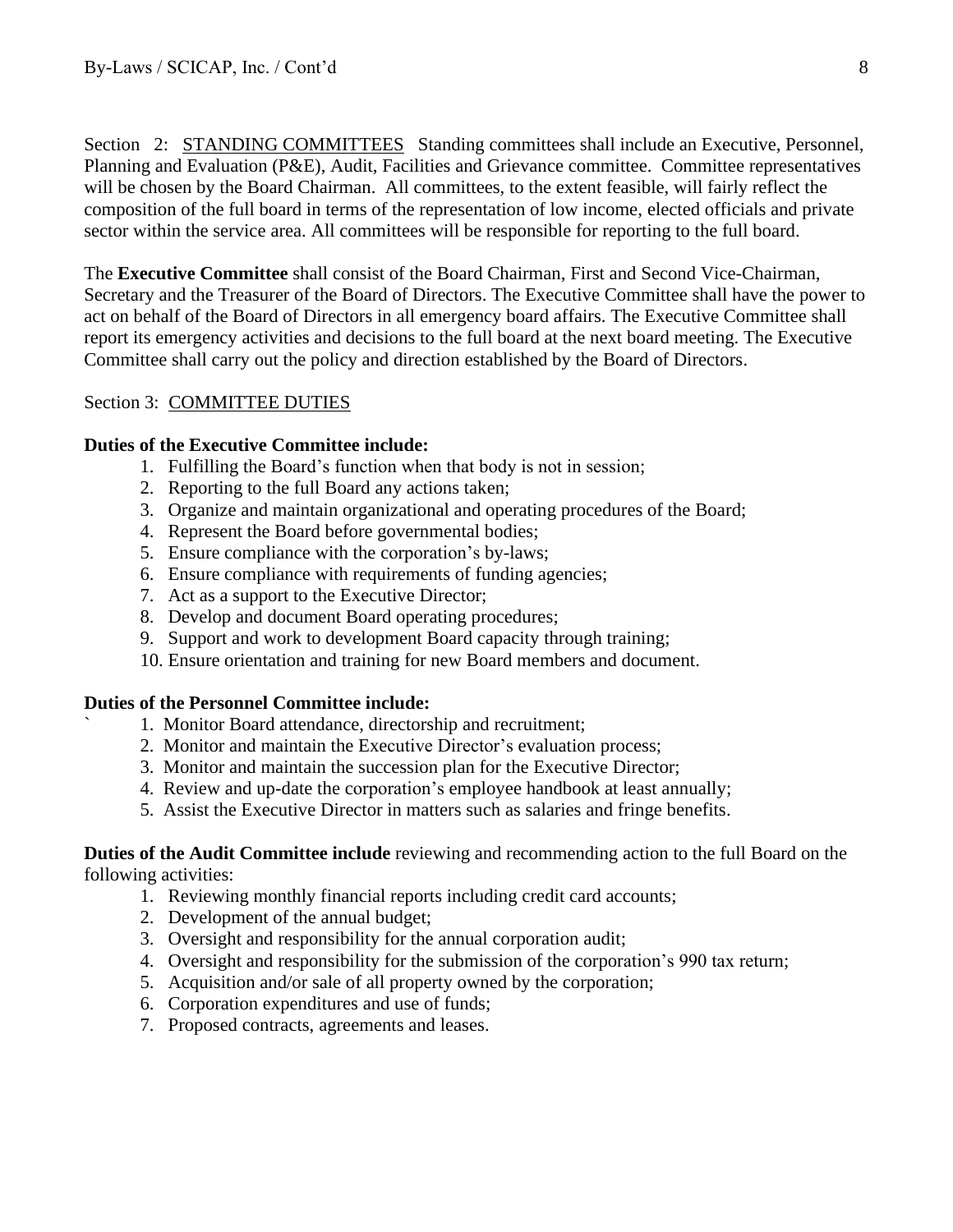**Duties of the Facilities, Health and Safety Committee include** reviewing and recommending action to the full Board on the following activities:

- 1. Review and maintain the corporation's facilities monitoring procedures;
- 2. Insure safe and healthy working environments at all corporation work sites;
- 3. Insure safe and compliant playgrounds for the children in our care;
- 4. Review and up-date as needed the corporation's health and safety policy at least annually.

**Duties of the Planning and Evaluation Committee include** reviewing the effectiveness of programs, help in developing the strategic plan using ROMA and the development of the CSBG application. Information for such judgments should come from:

- 1. The agency's Management Information System (NIFCAP);
- 2. Program manager's reports;
- 3. Governmental evaluations;
- 4. Community organizations and service providers;
- 5. Client needs assessments.

**Duties of the Grievance Committee include** resolving employee grievances as per agency policies.

**AD HOC COMMITTEES** - The Board of Director's Chairman shall appoint whatever Ad Hoc Committees are necessary to carry out specific matters of business not addressed under existing standing committees as outlined in these corporation by-laws or standing rules and shall be dissolved at the conclusion of said business. A Chairperson shall be designated to serve for the term of the Ad Hoc Committees.

Section 4: TERM OF OFFICE Each representative of the committee shall continue as such until the next annual meeting of the Directors of the corporation and until his/her successor is appointed, unless the committee shall be sooner terminated, or unless such representative is removed from such committee, or unless such representative shall cease to qualify as a representative thereof.

Section 5: CHAIRMEN One representative of each committee shall be appointed chairman by the person or persons authorized to appoint the representatives thereof.

Section 6: VACANCIES Vacancy in the involvement of any committee may be filled by appointments made in the same manner as provided in the case of the original appointments.

Section 7: QUORUM Unless otherwise provided in the resolution of the Board of Directors designating a committee, a majority of the whole committee shall constitute a quorum and the act of a majority of the representatives present at a meeting at which quorum is present shall be the act of the committee.

Section 8: RULES Each committee may adopt rules for its own government not inconsistent with these by-laws or with parliamentary procedures. (adopted 11-06)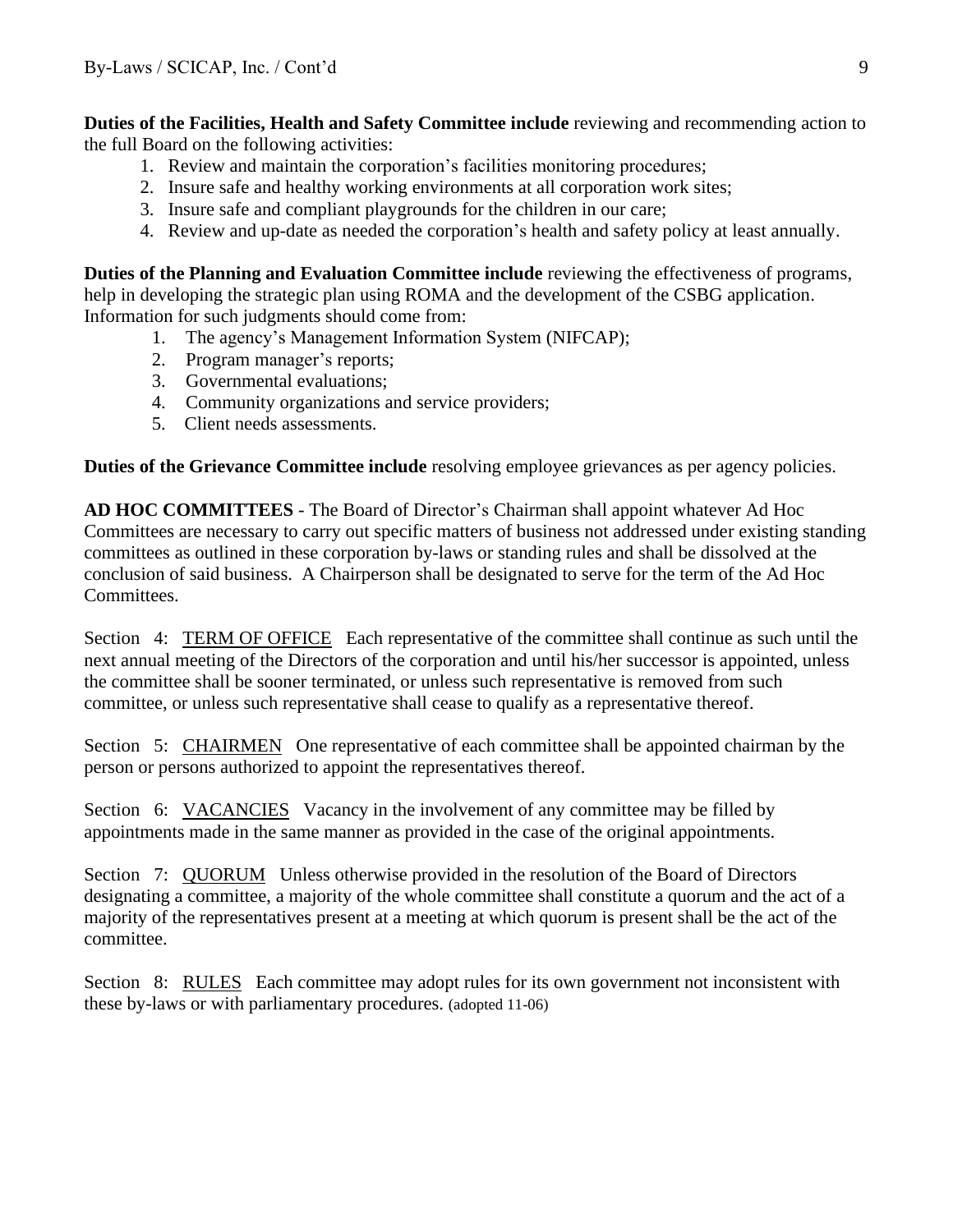# **ARTICLE VII**

### "Contracts, Checks, Deposits, and Funds"

Section 1: CONTRACTS The Board of Directors may authorize any officer or officers, agent or agents of the corporation, in addition to the officers so authorized by these by-laws in the name of and on behalf of the corporation, and such authority may be general or confined to specific instances.

Section 2: CHECKS, DRAFTS, ETC. All checks, drafts or orders for the payment of money, notes or other evidences of indebtedness issued in the name of the corporation, shall be signed by such officers or officer, agent or agents of the corporation and in such manner as shall from time-to-time be determined by resolution of the Board of Directors. In the absence of such determination by the board, such instrument shall be signed by the agency Executive Director and countersigned by the president or a vice-president or Treasurer (6-2020) of the corporation.

Section 3: DEPOSITS All funds of the corporation shall be deposited from time-to-time to the credit of the corporation in such banks, trust companies or other depositories as the Board of Directors may select, provided, however, any such bank, trust companies or other depositories' accounts shall be insured by an agency of the Federal government.

Section 4: GIFTS The Board of Directors may accept on behalf of the corporation any contribution, gift, bequest or devise for the general purposes or for any special purpose of the corporation.

# **ARTICLE VIII**

"Method of Financing Activities and Programs"

The activities and programs of the corporation shall be financed through grants from the federal, state, county, or city governments and from voluntary contributions, in cash or kind, from individuals, businesses, civic organizations, service clubs, or from any other group or groups concerned with achieving the purpose of this corporation.

# **ARTICLE IX**

"Books and Records"

The corporation shall keep correct and complete books and records of account and shall also keep minutes of the proceedings of its Directors. Board of Directors and committees having any of the authority of the Board of Directors shall keep at the registry or principal office a record giving the names and addresses of the Directors entitled to vote. All books and records of the corporation may be inspected by any Director, or his/her agent, or attorney for any proper purpose at any reasonable time.

# **ARTICLE X**

"Fiscal Year"

The fiscal year of the corporation shall begin on the first day of November and end on the last day of October in each year.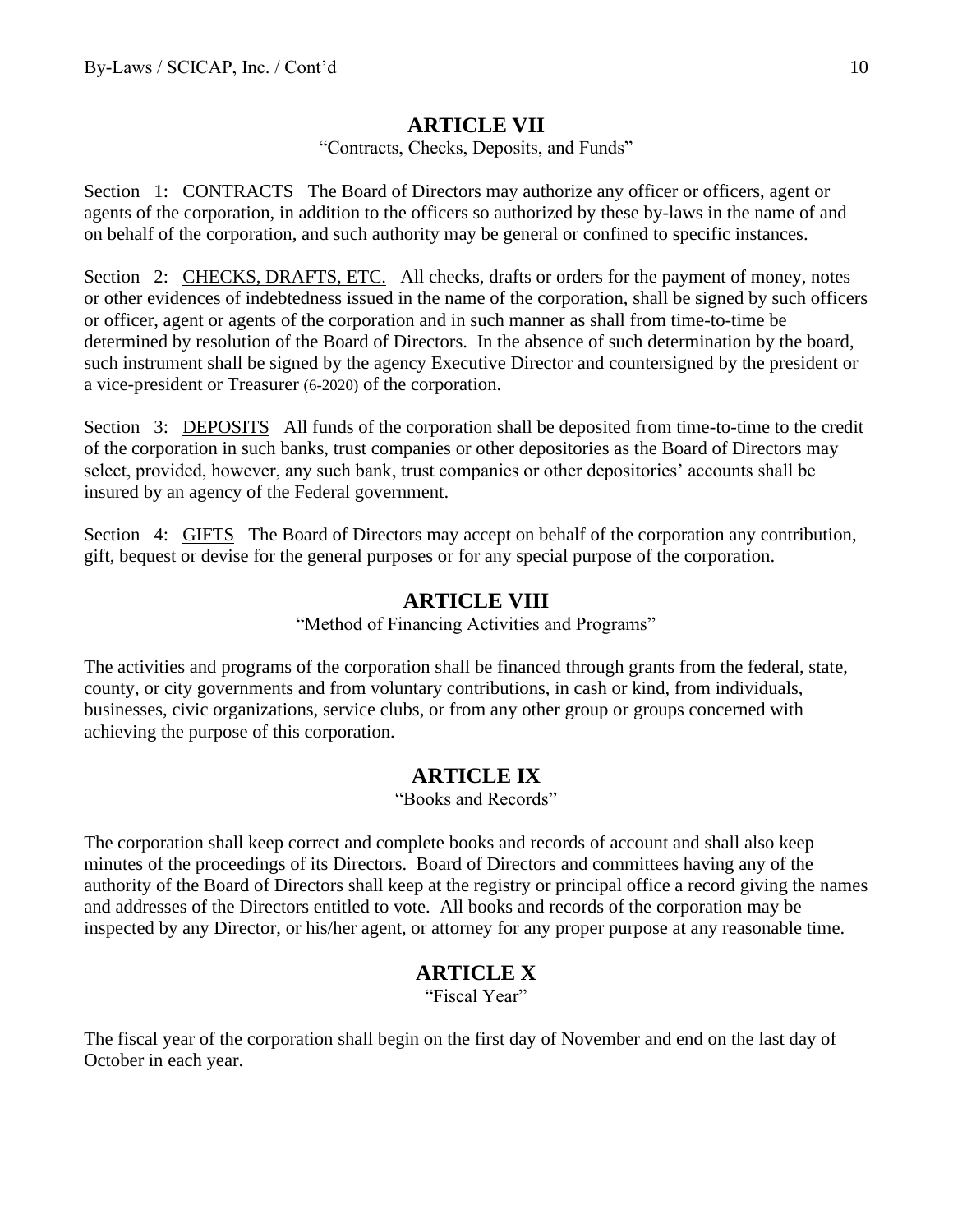# **ARTICLE XI**

### "Conflict of Interest"

Conflict of interest shall include involvement in any decision whereby a Board Director, or a member of his/her immediate family stands to receive direct personal gain.

A representative of the Board of Directors shall not vote on any matter which would involve a conflict of interest. Whenever a Director has cause to believe he or she is involved in a matter to be voted upon, the Director shall announce the conflict of interest and abstain from voting on such a matter.

After a Board Director announces that a possible conflict of interest exists, the entire Board shall decide whether an actual conflict of interest exists by a vote of the majority. The Director in question and any other Directors present who have already been disqualified from voting on the issue because of their own conflict of interest shall be excluded from voting on the question.

Whenever the Board raises the question of conflict of interest with respect to any Board Director present, the questions of conflict shall be decided in the same manner as if the Board Director has announced the possible conflict of interest. (adopted 11-06)

### **ARTICLE XII**

"Participation"

Any persons or person residing in any county located within Iowa that desire to obtain the services and benefits offered by this corporation for their county may do so by submitting applications for directorship and upon election of said Directors by the Board of Directors in accordance with the provision of these by-laws and the State of Iowa. The counties of Clarke, Decatur, Lucas, Monroe, and Wayne counties in Iowa are presently served by the corporation.

### **ARTICLE XIII**

"Amendments to By-Laws"

These by-laws may be altered, amended or repealed and new by-laws may be adopted by a majority of the Directors present at any regular meeting or at any special meeting, if at least five (5) days written notice is given of intention to alter, amend or repeal, or to adopt new by-laws at such meeting.

### **ARTICLE XIV**

"Petitions for Representation"

Section 1: Representative groups of the poor or private groups and interests who feel themselves inadequately represented on the Community Action Agency Board may petition for representation by filing a written petition with the Governing Board of the CAA, signed by at least 50 members of the petitioning group.

Section 2: Within 45 days of the receipt of the petition, the Governing Board shall grant the petitioners a full hearing and shall approve or disapprove the petition.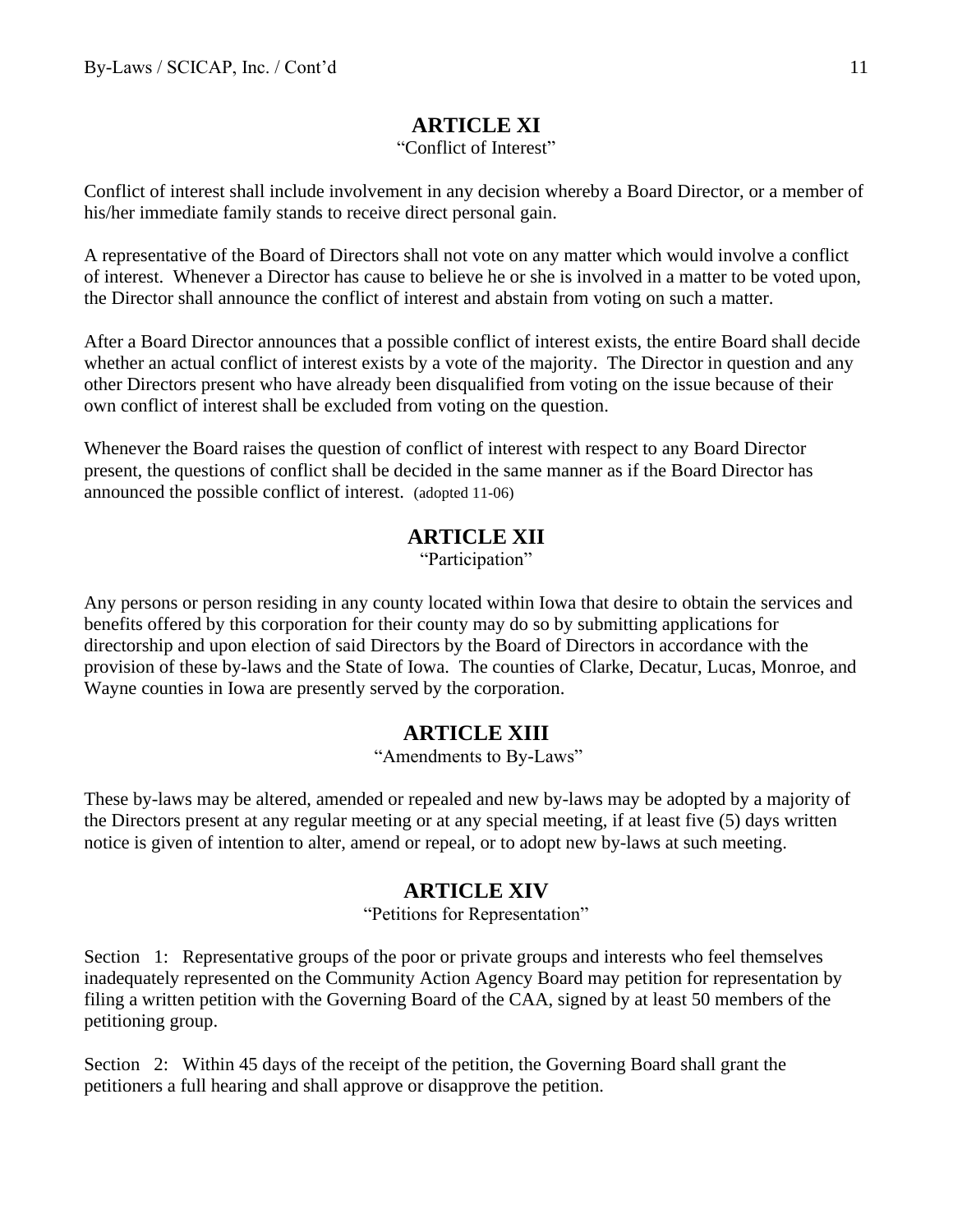Section 3: If the Board votes to approve the petition, the Board shall, within 45 days of the hearing, make the necessary provisions to revise or expand the make-up of its governing body to include representation of the petitioning group.

Section 4: The Chairman of the Governing Board of the CAA shall report to the state Department of Human Rights/Division of Community Action Agencies not later than ten (10) days after its receipt of all petitions filed pursuant to this order. Such report shall be in writing and shall include a copy of the petition. The Board shall promptly report all actions taken by the Board after receipt of the petition.

#### **ARTICLE XV**

"Dissolution"

Upon dissolution or final liquidation of the corporation, the assets of the corporation remaining after payment of its liabilities and obligations shall have been made or provided for, and which shall not be held upon condition requiring return, transfer or conveyance, which condition occurs by reason of such dissolution or final liquidation, shall be transferred to such corporations, organizations, foundations or other institutions, as the Board or Directors of the corporation may by majority vote designate, if at the time of distribution the payees or distributees are exempt from federal income taxation and if gifts or transfers to the payees or distributees are then exempt from taxation under the provisions of Section 501(c)(3) of the Internal Revenue Code which amend or supersede said section. *(10-2010)*

### **ARTICLE XVI**

"Indemnification"

No incorporator, Director, officer, employee or volunteer of the corporation shall, as such, be liable for the corporation's debts or obligations. To the fullest extent permitted or require by Chapter 504 of the Iowa Code, no incorporator, Director, officer, or other volunteer shall be personally liable as such, for any claim based upon as act or omission of such person performed in the discharge of such persons' duties.

Except for any prohibition against indemnification specifically set forth in these Articles or in Chapter 504, Code of Iowa, at the time indemnification is sought, this Corporation shall indemnify any person who is or was an incorporator, Director, officer, employee, or volunteer of this Corporation, or any such person who, while a Director, officer, employee, member or volunteer of this Corporation, is serving or has served, at the request of this Corporation, as a Director, officer, partner, member, manager, trustee, employee, or agent of another corporation, partnership, limited liability company, joint venture, trust, other enterprise, or employee benefit plan, to the fullest extent permitted or required by Chapter 504 of the Iowa Code, against expenses, including without limitation attorney fees, judgments, fines, settlements and reasonable expenses, actually incurred by such person relating to his/her conduct as an incorporator, Director, officer, employee, member, or volunteer of this Corporation, or as a Director, officer, partner trustee, employee, or agent of such other corporation, partnership, joint venture, trust, other enterprise, or employee benefit plan. The foregoing right of indemnification shall also inure to the benefit of any such indemnified person's heirs, executors, personal representatives, and administrators. (*6-2020)*